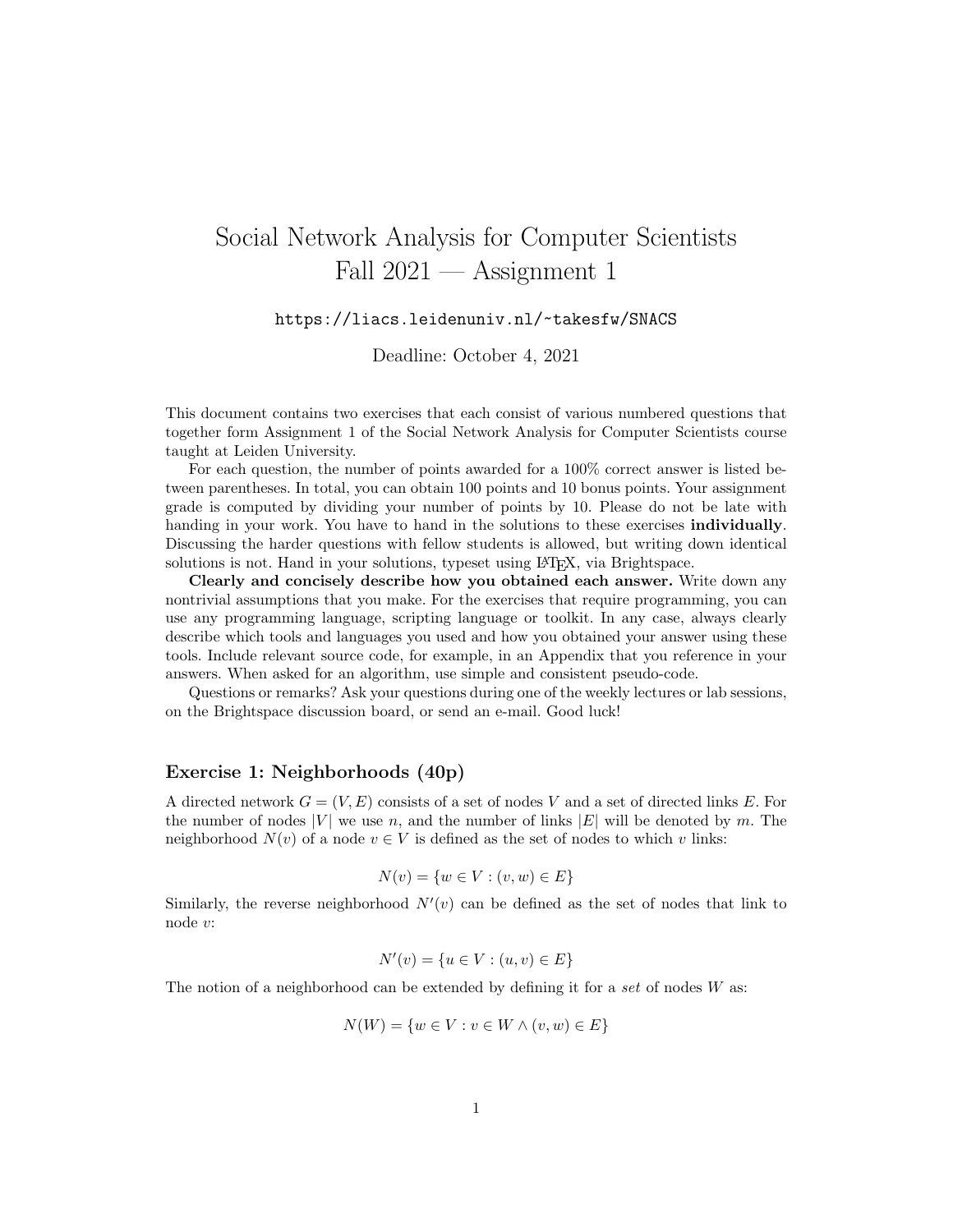For convenience, for a node  $v \in V$  we say that  $N(v) = N({v})$ . Next, we say that the kneighborhood  $N_k(W)$  is defined as all nodes that are between 0 and k steps away from nodes in W. For the case  $k = 0$  we have  $N_0(W) = W$ . Then for  $k > 0$  we have:

$$
N_k(W) = N(N_{k-1}(W)) \cup N_{k-1}(W)
$$

Essentially, the k-neighborhood allows us to apply the neighborhood function to a set of nodes k times. Using these notions, it is possible to define other measures, procedures and algorithms.

- (2p) Question 1.1 Give a formal definition of the indegree and outdegree of a node using the notion of a (reversed) neighborhood.
- (3p) Question 1.2 In a directed network, the combined degree of a node is the number of neighbors connected to that node through either an incoming or an outgoing link. Give a formal definition of the combined degree using the notion of a (reversed) neighborhood.
- (3p) Question 1.3 Define the reciprocity of a directed network using the notion of a (reversed) neighborhood.
- (3p) Question 1.4 Logically combine the notions of a k-neighborhood and reversed neighborhood to that of a reversed k-neighborhood, and briefly explain what it measures.
- (9p) Question 1.5 Give an algorithm that determines whether a given set of nodes  $S \subseteq V$ is a strongly connected component of the graph, using the notion of a (reversed)- $(k)$ neighborhood.

Assume from now on that the network has a symmetric edge set, modeling that it is undirected. Also assume there is one connected component.

- (5p) Question 1.6 If there exists non-empty strict subsets  $S, T \subset V$  such that  $N(S) = T$ ,  $N(T) = S$ ,  $S \cup T = V$  and  $S \cap T = \emptyset$ , what type of graph are we dealing with? What can you say about the length of circular (round trip) paths in such graphs?
- (6p) Question 1.7 Give a formal definition of the network radius using the notion of a  $(k-)$ neighborhood. Hint: the radius is the minimal eccentricity value over all nodes.
- (9p) Question 1.8 The friendship paradox says that most people have fewer friends than their friends have, on average. Give an algorithm to compute the number of nodes for which this paradox does not hold. What is the time complexity of your algorithm?